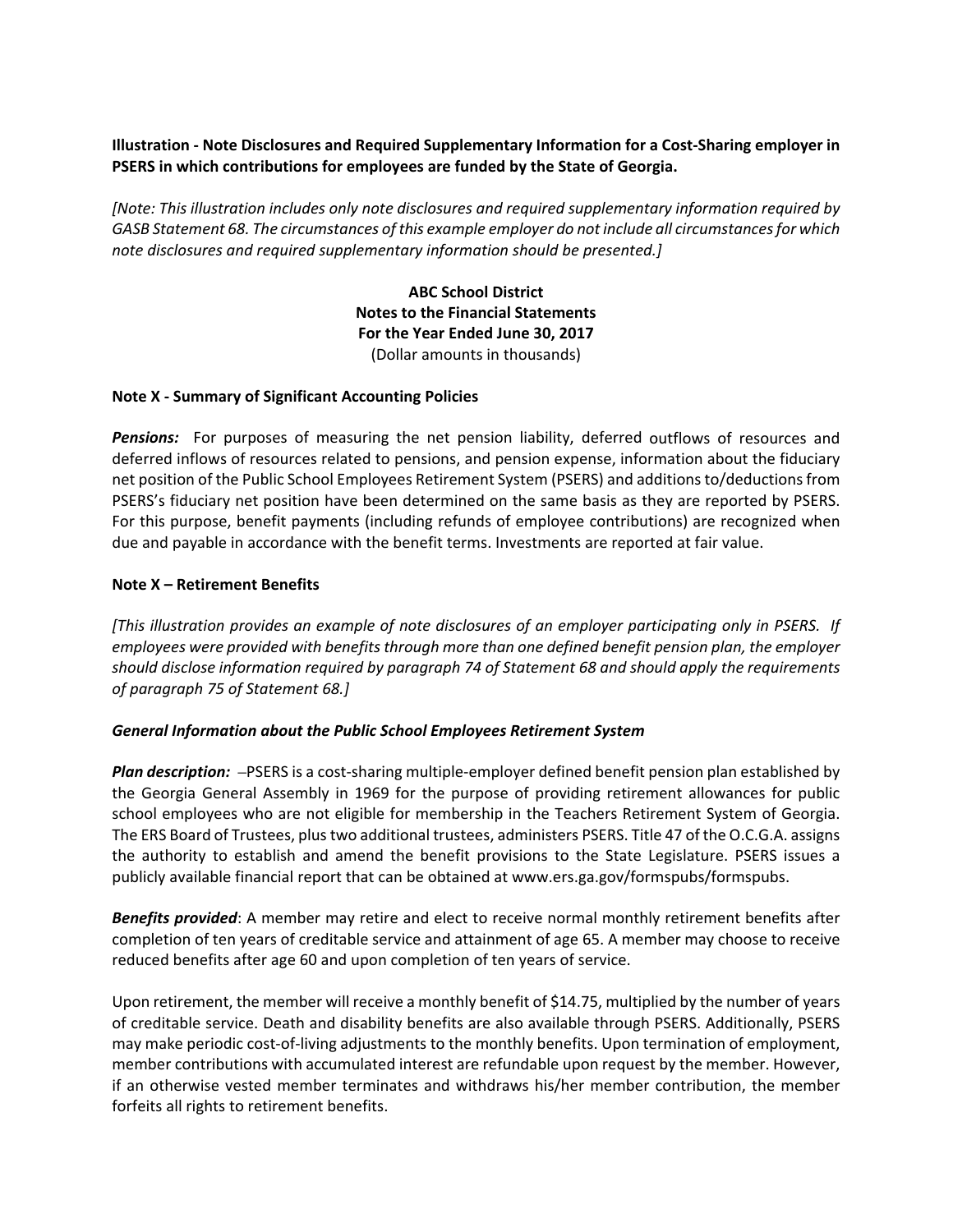**Contributions:** The general assembly makes an annual appropriation to cover the employer contribution to PSERS on behalf of local school employees (bus drivers, cafeteria workers, and maintenance staff). The annual employer contribution required by statute is actuarially determined and paid directly to PSERS by the State Treasurer in accordance with O.C.G.A. §47‐4‐29(a) and 60(b). Contributions are expected to finance the costs of benefits earned by employees during the year, with an additional amount to finance any unfunded accrued liability.

Individuals who became members prior to July 1, 2012 contribute \$4 per month for nine months each fiscal year. Individuals who became members on or after July 1, 2012 contribute \$10 per month for nine months each fiscal year. The State of Georgia, although not the employer of PSERS members, is required by statute to make employer contributions actuarially determined and approved and certified by the PSERS Board of Trustees.

## *Pension Liabilities and Pension Expense*

At June 30, 2017, the District did not have a liability for a proportionate share of the net pension liability because of the related State of Georgia support. The amount of the State's proportionate share of the net pension liability associated with the District is as follows:

State of Georgia's proportionate share of the Net Pension Liability associated with the District  $\sim$  S  $_{\rm X, XXX}$ 

For the year ended June 30, 2017, the District recognized pension expense of \$X,XXX and revenue of \$X,XXX for support provided by the State of Georgia.

*Actuarial assumptions:* The total pension liability as of June 30, 2016 was determined by an actuarial valuation as of June 30, 2015 using the following actuarial assumptions, applied to all periods included in the measurement:

| Inflation                 | 2.75%                                                                 |
|---------------------------|-----------------------------------------------------------------------|
| Salary increases          | N/A                                                                   |
| Investment rate of return | 7.50%, net of pension plan investment expense,<br>including inflation |

Post‐retirement mortality rates were based on the RP‐2000 Blue‐Collar Mortality Table projected to 2025 with projection scale BB (set forward 3 years for males and 2 years for females) for the period after service retirements and for dependent beneficiaries. The RP‐2000 Disabled Mortality projected to 2025 with projection scale BB (set forward 5 years for both males and females) was used for death after disability retirement. There is a margin for future mortality improvement in the tables used by the System. Based on the results of the most recent experience study adopted by the Board on December 17, 2015, the numbers of expected future deaths are 9‐11% less than the actual number of deaths that occurred during the study period for healthy retirees and 9‐11% less than expected under the selected table for disabled retirees. Rates of mortality in active service were based on the RP‐2000 Employee Mortality Table projected to 2025 with projection scale BB.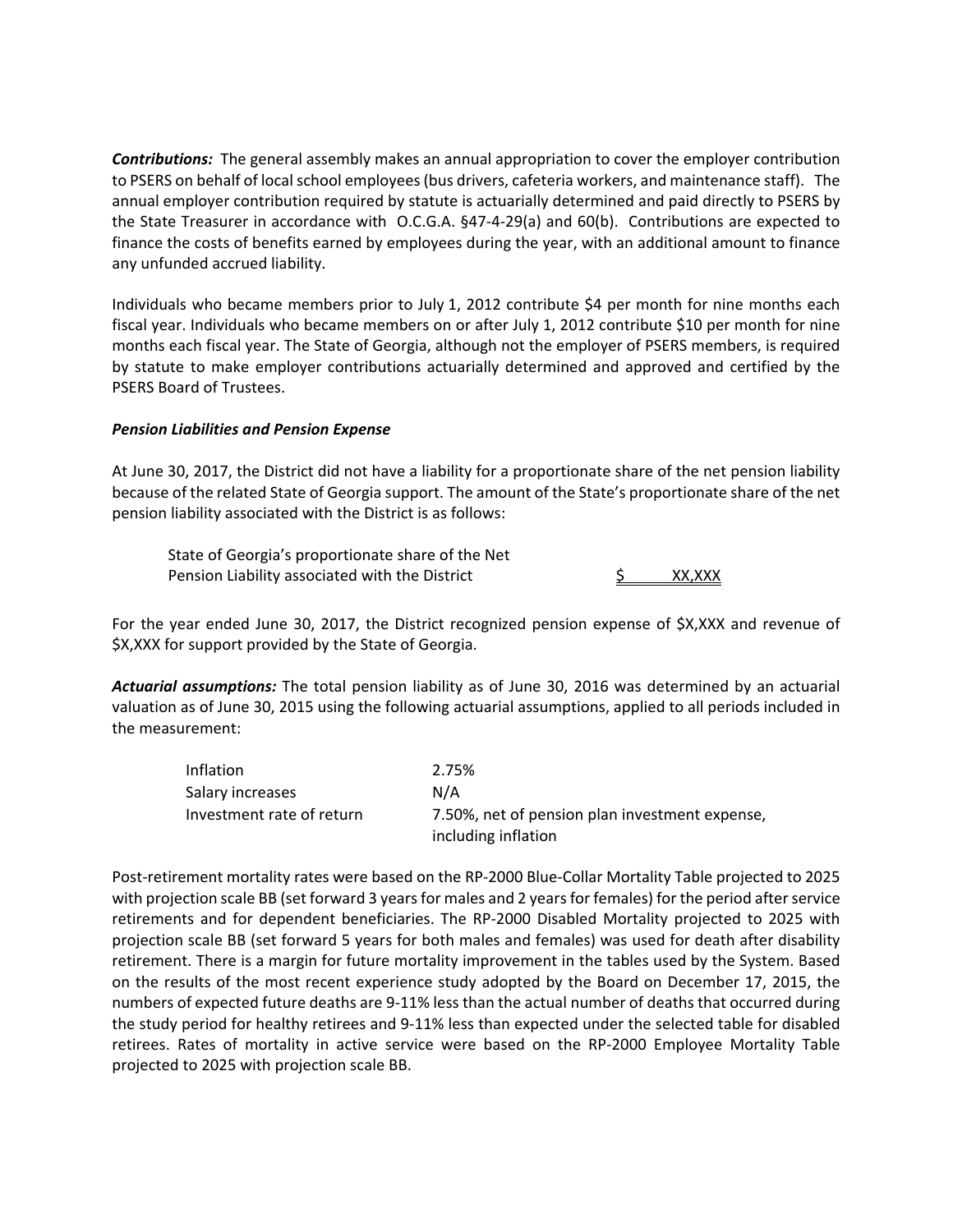The actuarial assumptions used in the June 30, 2015 valuation were based on the results of an actuarial experience study for the period July 1, 2009 – June 30, 2014.

The long‐term expected rate of return on pension plan investments was determined using a log‐normal distribution analysis in which best‐estimate ranges of expected future real rates of return (expected nominal returns, net of pension plan investment expense and the assumed rate of inflation) are developed for each major asset class. These ranges are combined to produce the long-term expected rate of return by weighting the expected future real rates of return by the target asset allocation percentage and by adding expected inflation. The target allocation and best estimates of arithmetic real rates of return for each major asset class are summarized in the following table:

| Asset class                             | <b>Target</b><br>allocation | Long-term<br>expected real<br>rate of return* |
|-----------------------------------------|-----------------------------|-----------------------------------------------|
| Fixed income                            | 30.00%                      | $(0.50)$ %                                    |
| Domestic large equities                 | 37.20                       | 9.00                                          |
| Domestic mid equities                   | 3.40                        | 12.00                                         |
| Domestic small equities                 | 1.40                        | 13.50                                         |
| International developed market equities | 17.80                       | 8.00                                          |
| International emerging market equities  | 5.20                        | 12.00                                         |
| Alternatives                            | 5.00                        | 10.50                                         |
| Total                                   | 100.00%                     |                                               |

\* Rates shown are net of the 2.75% assumed rate of inflation

*Discount rate:* The discount rate used to measure the total pension liability was 7.50 %. The projection of cash flows used to determine the discount rate assumed that plan member contributions will be made at the current contribution rate and that employer and State of Georgia contributions will be made at rates equal to the difference between actuarially determined contribution rates and the member rate. Based on those assumptions, the pension plan's fiduciary net position was projected to be available to make all projected future benefit payments of current plan members. Therefore, the long-term expected rate of return on pension plan investments was applied to all periods of projected benefit payments to determine the total pension liability.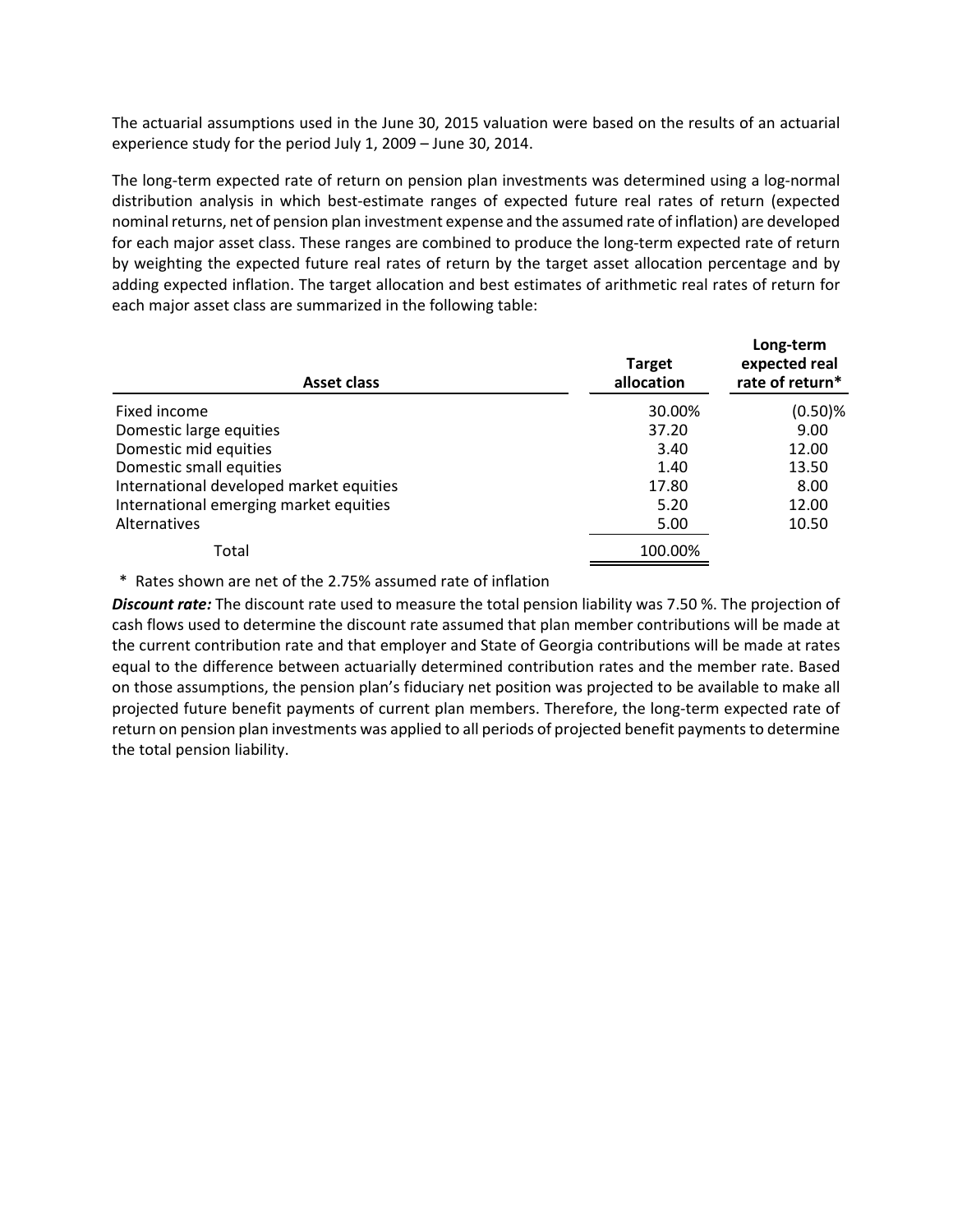# **ABC School District Required Supplementary Information Schedule of Proportionate Share of the Net Pension Liability Public Schools Employees Retirement System For the Year Ended June 30** (Dollar amounts in thousands)

|                                                                                                                | 2017          | 2016    | 2015    |
|----------------------------------------------------------------------------------------------------------------|---------------|---------|---------|
|                                                                                                                |               |         |         |
| District's proportion of the net pension liability                                                             | X.XXX%        | X.XXX%  | X.XXX%  |
| District's proportionate share of the net pension liability                                                    | \$<br>XX, XXX | XX,XXX  | XX,XXX  |
| State of Georgia's proportionate share of the net pension                                                      |               |         |         |
| liability associated with the District                                                                         | XX, XXX       | XX, XXX | XX, XXX |
| Total                                                                                                          | \$<br>XX,XXX  | XX,XXX  | XX,XXX  |
| District's covered-employee payroll                                                                            | \$<br>XX,XXX  | XX, XXX | XX, XXX |
| District's proportionate share of the net pension liability<br>as a percentage of its covered-employee payroll | N/A           | N/A     | N/A     |
| Plan fiduciary net position as a percentage of the total<br>pension liability                                  | 81.00%        | 87.00%  | 88.29%  |

Note: Schedule is intended to show information for the last 10 fiscal years. Additional years will be *displayed as they become available.*